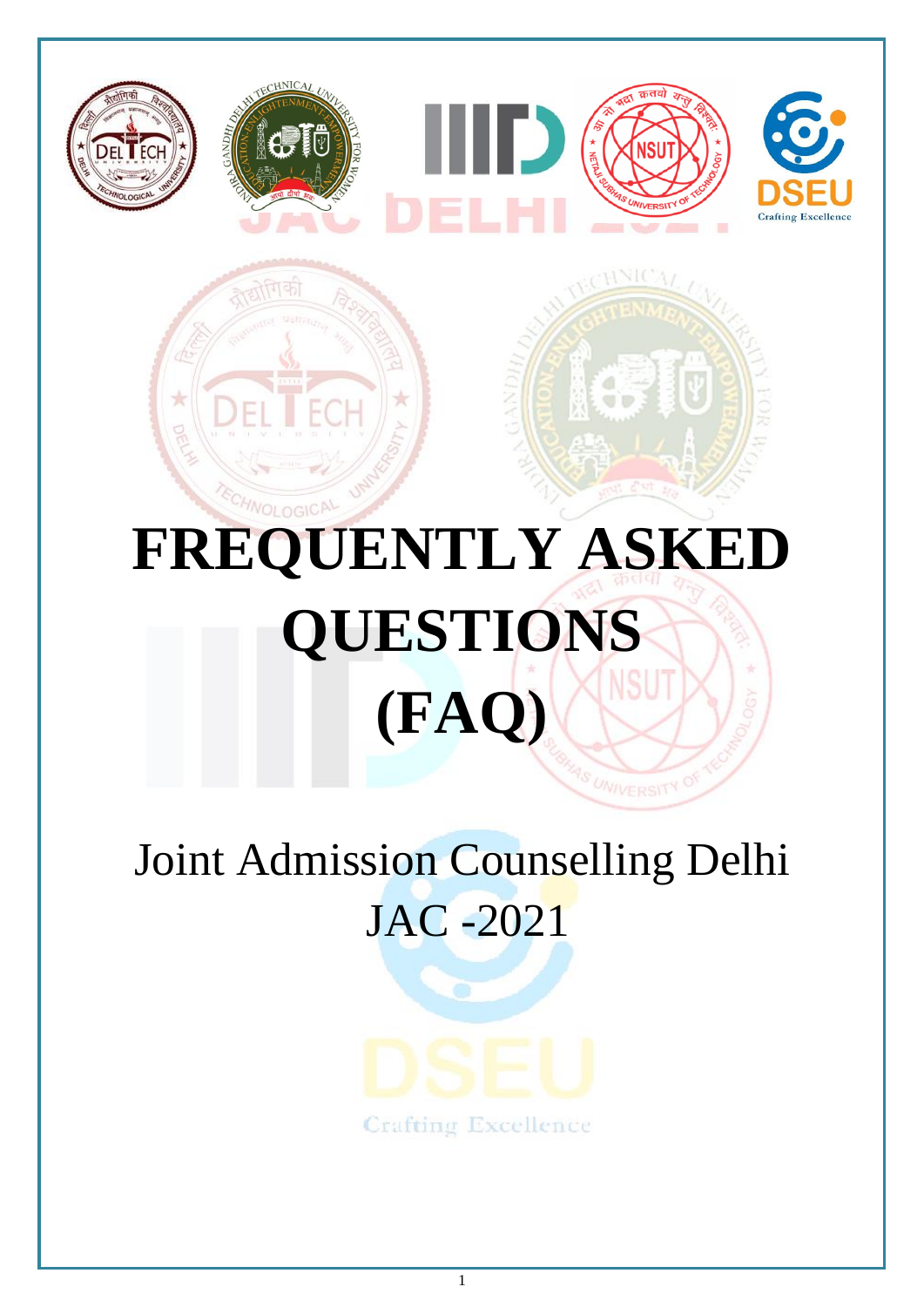# Frequently Asked Questions

#### 1. What is the procedure for Online Registration and Counseling Fee Payment?

Please read JAC Delhi 2021 admission brochure available on www.jacdelhi.nic.in carefully for clarification of all procedures.

2. My JEE Mains examination result has been declared in a different category/sub-category/region. Can I register for JAC counseling under a different category/sub-category/region?

Yes! JAC Delhi registration portal will ask you to specify your category/sub-category/ region (Whether Delhi or outside Delhi) independent of what was mentioned by you in JEE (Main) application form. Only the candidate's name, JEE (Main) roll number and CRL rank will be authenticated from JEE (Main) result.

3. What is the source of latest information about the admission, institute, etc.? Latest information is available on [www.jacdelhi.nic.in](http://www.jacdelhi.nic.in/) and the individual institute's website.

# 4. Are there any management quota seats in JAC Delhi?

There is no MANAGEMENT QUOTA seat in any of the participating university/institute. Candidates are advised that they should not believe in unscrupulous elements claiming that they can arrange Management Quota seats.

# 5. How many round(s) of counseling will be conducted in JAC DELHI-2021.

The counseling will be conducted in two Phases, namely, Phase-I and Phase-II. In Phase-I there will be four rounds (Round 1 to Round 4) and fresh registration will be permitted in all the four rounds.

In Phase-II there will be two rounds (Round 5 and Round 6) and fresh registration will be permitted only in round 5.

6. When will the online registration and choice filling start?

Online registration and choice filling process will start from 24-09-2021.

7. When and where will the list of selected candidates be displayed?

Seat allotment status will be made available on Candidate's Login after declaration of seat allotment result in each round as specified in the counseling schedule.

8. What will be the minimum marks criteria for a candidate if he/she is eligible for seats under multiple reservation categories/subcategories?

The minimum marks criteria applicable for the ALLOTTED seat will be applicable. Please refer admission brochure (page No. 30).

9. I am from outside Delhi and belong to PD/OBC category. Am I eligible to apply under these categories?

Yes! please refer admission brochure for details regarding university/institute wise eligibility and number of seats under these categories.

# 10. A student who has done schooling from Delhi can apply under outside Delhi quota?

No!

11. Who is a Delhi Region candidate?

The students who have passed qualifying exams (i.e. 12th) from the schools located in Delhi (having PIN CODE of Delhi), irrespective of the location of their hometown, would be considered as "Delhi Candidate".

# 12. Are schools located in NCR, but outside Delhi borders, considered as Delhi schools?

No, "Delhi" candidates must have passed qualifying exams (i.e. 12th) from the schools having PIN CODE of Delhi in their address.

# 13. Are there any seats reserved for different categories?

Yes! please refer admission brochure for information regarding number of seats and eligibility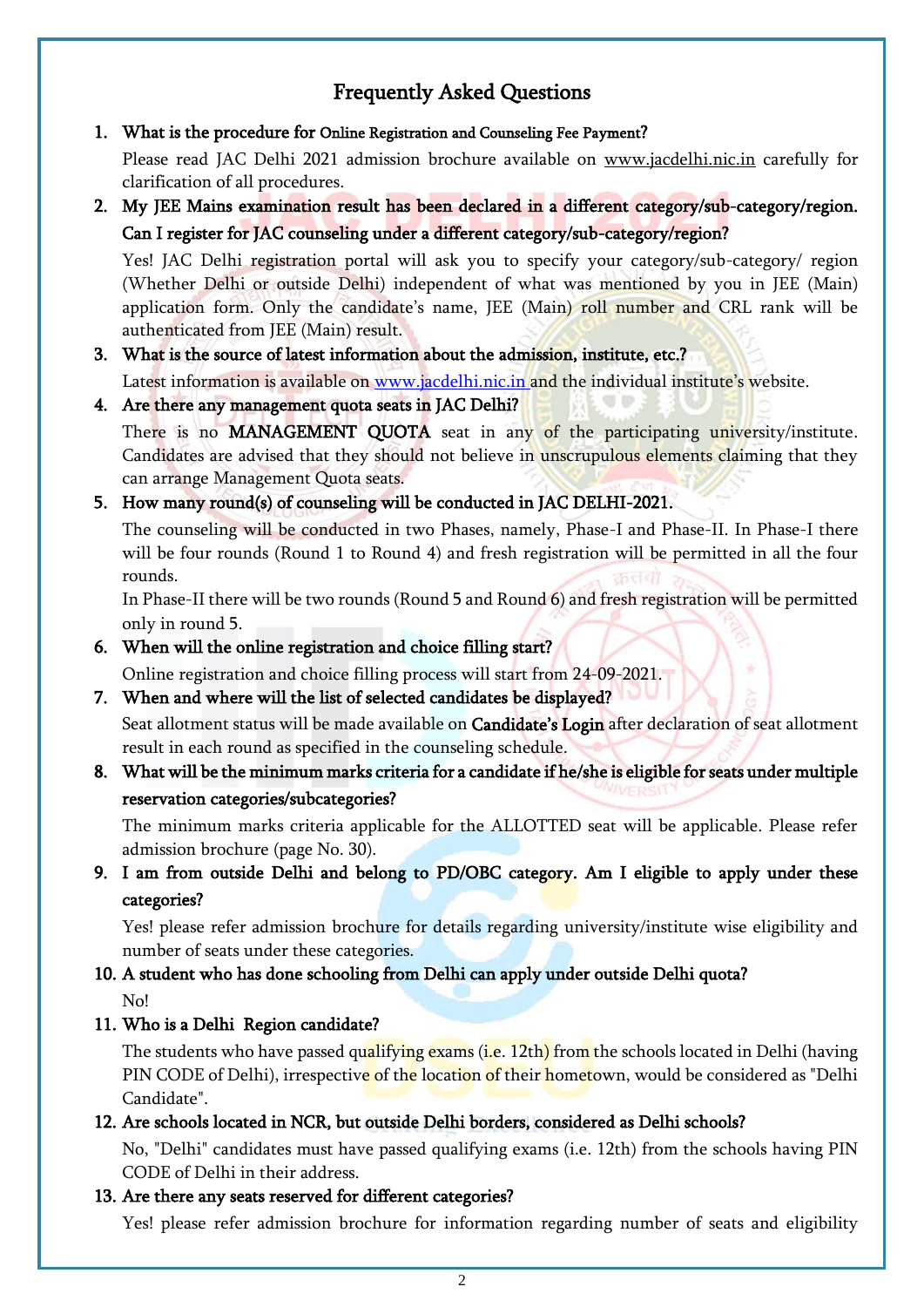criteria for different categories in each of the participating university/institute.

#### 14. Is there any Relaxation in Marks for Reserved Categories?

Yes! candidates belonging to certain reserved categories shall be allowed a concession in minimum eligibility requirements. Please refer admission brochure for details (page No. 30 of admission brochure).

15. What is the branch wise seat distribution in the participating institutes?

Please refer admission brochure.

# 16. Are there any seats reserved for single girl child candidates?

One seat in each branch of DTU over and above the normal intake is reserved for Single Girl Child candidate (Girl having no brother and sister (except twin sister)), who have passed 10+2 from schools located in NCT of Delhi for admission to B. Tech. courses. No seat is reserved in NSUT, IIITD, IGDTUW and DSEU for a single girl child.

17. Will a Girl candidate who does not have a living sibling will be considered as Single Girl Child? Please refer the Certificate for Single Girl Child to be submitted in support of Single Girl Child quota for answer of this query.

# 18. Are there any seats reserved for Central/State Board Topper candidates?

One seat in each branch of DTU, over and above the normal intake, is earmarked for Central/State Board Topper candidates. No seat is reserved in NSUT, IIITD, IGDTUW and DSEU for Central/State Board Topper candidates.

# 19. Do you have any quota for sports and Olympiads?

There is no quota for any of these categories. However, IIITD gives some bonus marks to applicants with specific achievements. For details, please refer admission brochure.

# 20. What is the validity of Bonus marks?

Scores/Certificates for Bonus fields mentioned in Information brochure will only be considered for giving Bonus marks.

# 21. What is priority discipline under sports category?

For priority and high priority disciplines please refer to [20210909102103.pdf \(iiitd.ac.in\)](https://iiitd.ac.in/sites/default/files/docs/admissions/2021/20210909102103.pdf)

# 22. I did my 12th schooling from Delhi, however my OBC certificate is issued form other state, will I be considered for Delhi-OBC category benefit?

Please refer Page No. 35 (note 6) of the admission Brochure.

# 23. I got less than 60% in the aggregate of Physics, Chemistry and Mathematics, but my overall marks are more than 60%, will I be eligible for admission in NSUT, DTU, IGDTUW and DSEU?

No! a student is eligible only if he/she has( $i$ ) secured 60 % or more marks in the aggregate of Physics, Chemistry and Mathematics, and ( ii) passed English as a subject of study of the Senior School Certificate Examination Level (Core or Elective). Some relaxation is given to reserved category students, please refer to admission brochure for details.

# 24. I got 80% in Mathematics in XII in CBSE, but my aggregate of 5 subjects is less than 80%, will I be eligible for admission in IIIT-Delhi?

A candidate who has secured 70% or more marks in the aggregate of best of five subjects including Physics, Chemistry & Mathematics subject to 70% or more marks in Mathematics in the qualifying examination AND having JEE Main 2021 Rank (Paper I) shall be eligible for admission in IIIT-Delhi. For seats belonging to reserved category, the minimum marks criteria are different. Please refer the admission brochure for details. Crafting Excellence

# 25. I have taken up improvement exam and now have 70% or above marks in mathematics and aggregate. Can I apply for IIITD?

Yes! Students, who have taken up improvement exam and have now secured 70% or above marks in mathematics and aggregate are eligible to apply for IIITD.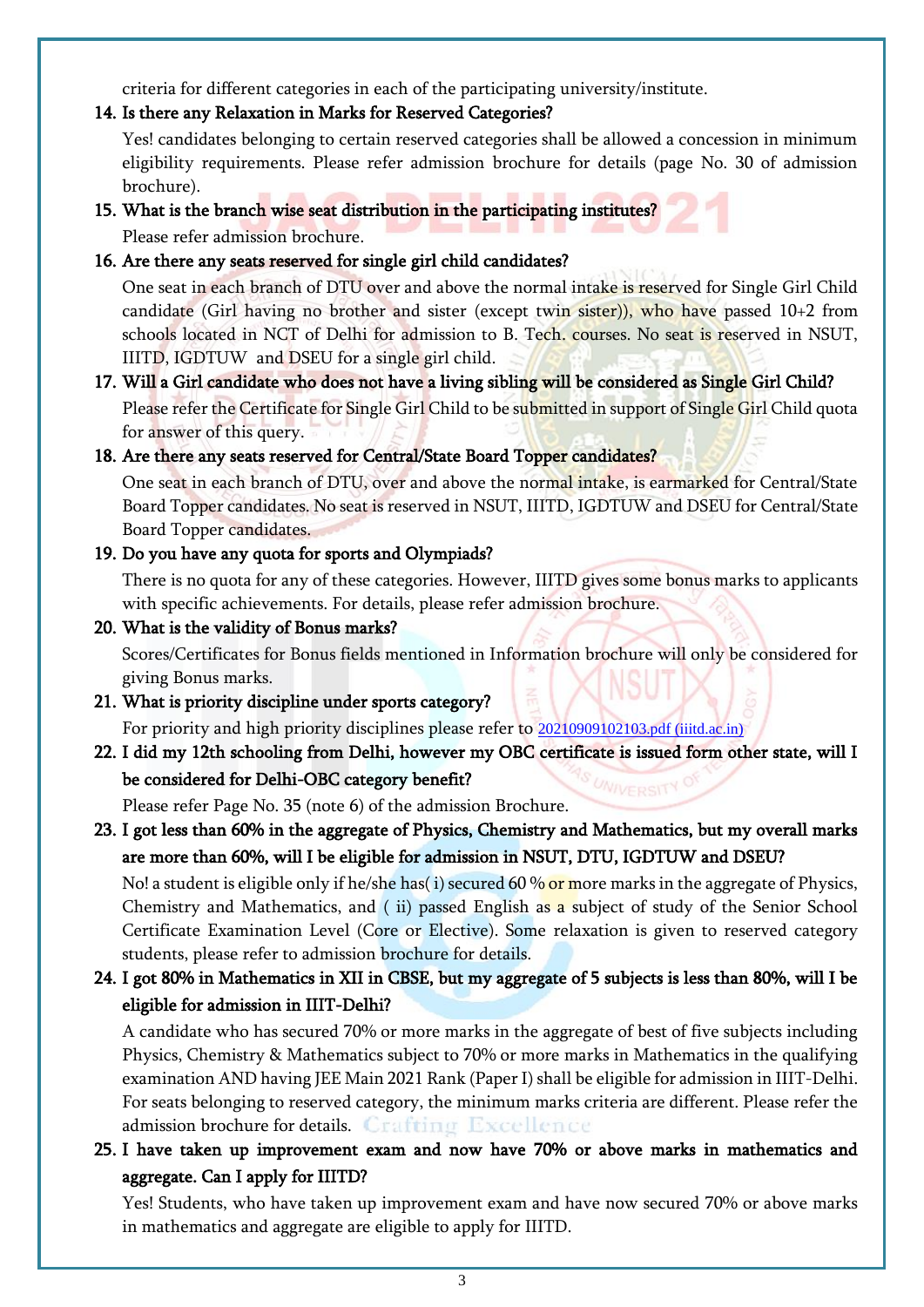- 26. I have studied Mathematics as an additional subject in class 12th. Can I apply? Yes!
- 27. I don't have CSE in class 12th. Am I eligible for admission to B.Tech.(CSE)? Yes!
- 28. I have done 10+2 from NIOS. Am I eligible? Yes !
- 29. I passed 12th in 2018 can I apply?

Yes! provided you have qualified JEE Main in 2021 and satisfy the eligibility criteria of Counseling.

12021

30. Is there any separate application form for registration-cum-counseling for B. Tech. admissions in DTU, IIITD, NSUT, IGDTUW and DSEU

No! a common application form has to be filled on website [www.jacdelhi.nic.in](http://www.jacdelhi.nic.in/)

#### 31. What is the last day of fee payment?

A candidate has to pay an amount of Rs. 112,000/- when he is allotted a seat in any round of counseling, as per the schedule specified in the counseling schedule, available at [www.jacdelhi.nic.in.](http://www.jacdelhi.nic.in/) His provisional admission will be confirmed, once he pays, online, the admission fee and his documents are verified online. In case the candidate does not pay the seat acceptance fee of Rs. 112,000/-, the document verification process will not commence. The last date of payment for different rounds of counseling is mentioned in the counseling schedule available at www.jacdelhi.nic.in.

#### 32. How will the seats of participating institutes be allotted to candidates?

Seat Allotment for B. Tech. admissions in DTU, IGDTUW, NSUT and DSEU will be strictly based on Combined Rank List (CRL) merit in JEE (Main)–2021. Seat Allotment in IIITD will be based on IIITD Merit list which will be prepared as (i) final percentile score obtained in JEE Mains 2020 Paper-I (ii) bonus points, if any, as described in Chapter 8 (Maximum upto 2 points). IIITD merit list will be based on the total of the above two. In case of a tie, candidate with a higher rank in JEE (Main) 2021 shall rank higher.

33. What, if a candidate refuses to take admission against a seat allotted to him in any round of counselling?

The candidate will not be considered in the remaining rounds of that Phase of counseling. However, he will be allowed to participate in the next Phase of counselling.

# 34. Can a candidate change or re-order his/her choices, delete earlier choices and add new choices? Editing of choices is permitted during entire duration of registration window in a particular round before locking the choices.

#### 35. Can I change my choices after first counselling?

Editing of choices is permitted during entire duration of registration window, including new registration allowed at the beginning of subsequent rounds. Please refer to Admission Information Brochure.

# 36. What will happen in case of a tie (two students having same marks) in the merit list of IIIT- Delhi? In case of a tie, the candidate with higher rank in JEE ( Main) 2021, as issued by the NTA shall rank higher.

# 37. How will I be intimated about the second and further rounds of counselling?

The starting dates for different rounds of counseling are mentioned in the detailed counseling schedule available on jacdelhi.nic.in. You have to regularly visit the website www.jacdelhi.nic.in after the first counselling for further details.

# 38. Which rank will be considered for the seat allotment to candidate who have applied for seats reserved under a specified category/ sub-category?

Seat allotment for all categories will be done on the basis of CRL (All India Rank) and Merit list of